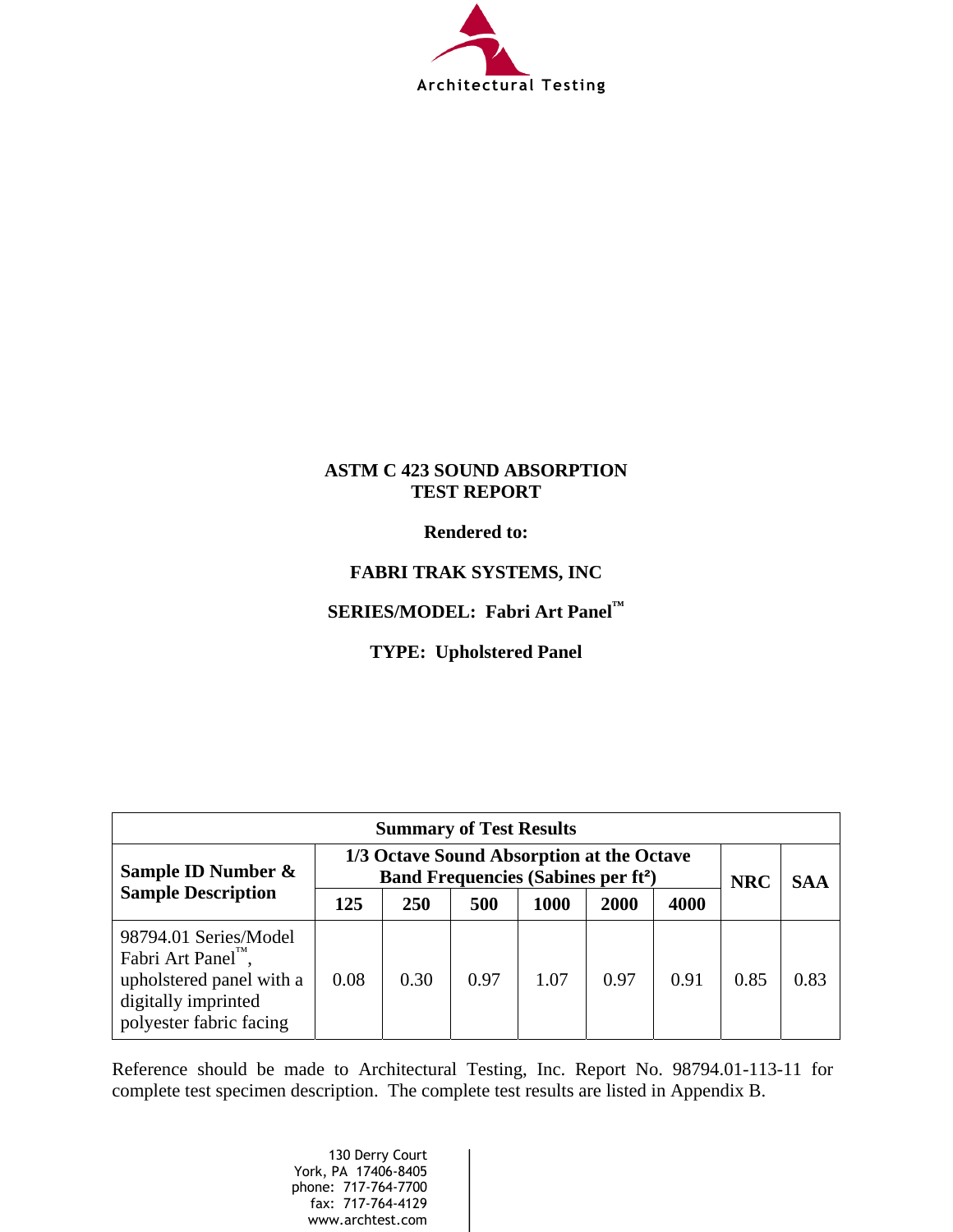

### **ACOUSTICAL PERFORMANCE TEST REPORT**

Rendered to:

FABRI TRAK SYSTEMS, INC 2553 Route 130, Suite 2 Cranbury, New Jersey 08512

|                         | Report No: 98794.01-113-11 |
|-------------------------|----------------------------|
| Test Date:              | 03/04/10                   |
| <b>Report Date:</b>     | 03/19/10                   |
| <b>Expiration Date:</b> | 03/04/14                   |

### **Test Sample Identification**:

**Series/Model**:Fabri Art Panel™

**Type**:Upholstered Panel

**Overall Size**:8' by 9'

**Project Summary**: Architectural Testing, Inc. was contracted by Fabri *Trak* Systems, Inc. to conduct a sound absorption test on a Series/Model Fabri Art Panel™, upholstered panel. A summary of the results is listed in the Test Results section and the complete test data is included as Appendix B of this report. The sample was provided by the client.

**Test Methods**: The acoustical test was conducted in accordance with the following:

ASTM C 423-09a, *Standard Test Method for Sound Absorption and Sound Absorption Coefficients by the Reverberation Room Method*.

ASTM E 795-05, *Standard Practices for Mounting Test Specimens During Sound Absorption Tests*.

**Test Equipment**: The equipment used to conduct these tests meets the requirements of ASTM C 423. The microphone was calibrated before conducting the sound absorption test. The test equipment and test chamber descriptions are listed in Appendix A.

> 130 Derry Court York, PA 17406-8405 phone: 717-764-7700 fax: 717-764-4129 www.archtest.com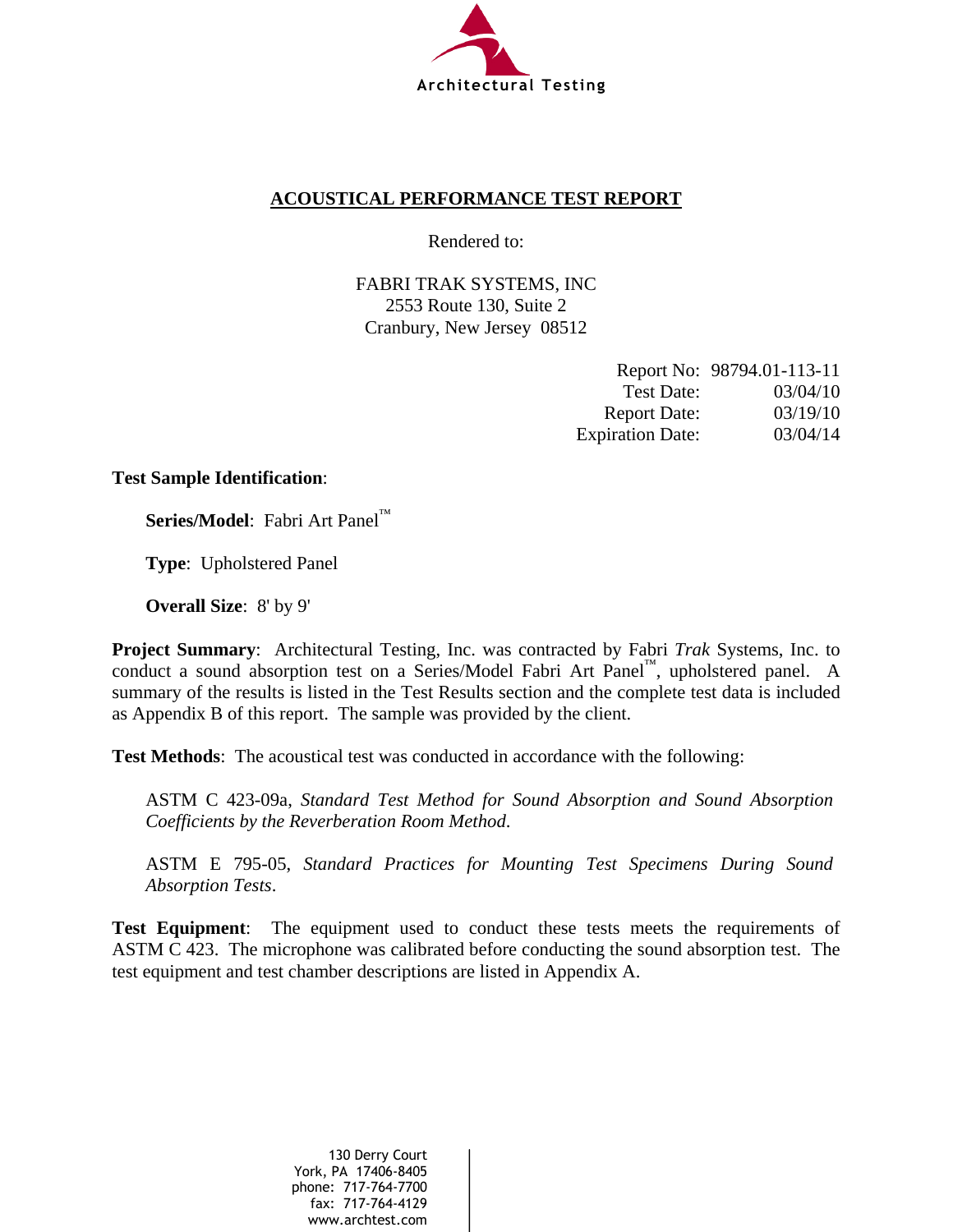

**Test Procedure**: The sound absorption of the reverberation chamber was measured before the test specimen was installed. This measurement shall be referred to as the empty room test. For the Type A mounting, the test specimen was placed directly against the test surface (floor) of the reverberation room with the absorptive side exposed to the sound field. The perimeter of the sample was sealed to the floor with aluminum angles and duct tape. The sound absorption test was then re-run. The absorption measurement with the specimen inside the chamber shall be referred to as the full room test.

For the empty and full room tests, ten decay measurements were conducted at each of the five microphone positions. The sound absorption test was conducted at 1/3 octave band frequencies ranging from 80 to 5000 hertz. The air temperature and relative humidity conditions were monitored and recorded during the empty and full room measurements.

| <b>Material Description</b>          | Average<br><b>Thickness (inches)</b> | Average<br>Density (pcf) | Average<br>Weight (psf) |
|--------------------------------------|--------------------------------------|--------------------------|-------------------------|
| Digitally imprinted polyester fabric | 0.020                                | 30.0                     | 0.050                   |
| 1" Thick fiberglass board            | 0.972                                | 6.2                      | 0.502                   |
| 5/8" Gypsum wallboard                | 0.636                                | 43.5                     | 2.304                   |

### **Sample Description**:

**Sample Construction\*:** The test sample consisted of an 8' by 9' upholstered panel system assembled from two 4' by 9' panels. A simulated wall construction consisted of 1" Fabri Trak® (FR extruded vinyl locking-channel frame) mounted along the perimeter of two, 4' wide by 9' long by 5/8" thick, gypsum wallboards using staples. The assembly was fitted with 1" thick, 6 pcf density fiberglass board flush with the edge of the Fabri Trak®. The fabric facing consisted of digitally imprinted 100% polyester fabric stretched over the system and retained by the Fabri Trak®. The total weight of the sample was 218 lbs.

**Comments**: The sample test setup was photographed with a digital camera, and a picture is included in Appendix C. The client did not supply drawings on the Series/Model Fabri Art Panel™, upholstered panel. The specimen was disassembled, and the components will be retained by Architectural Testing for four years.

*\* -As described by the client*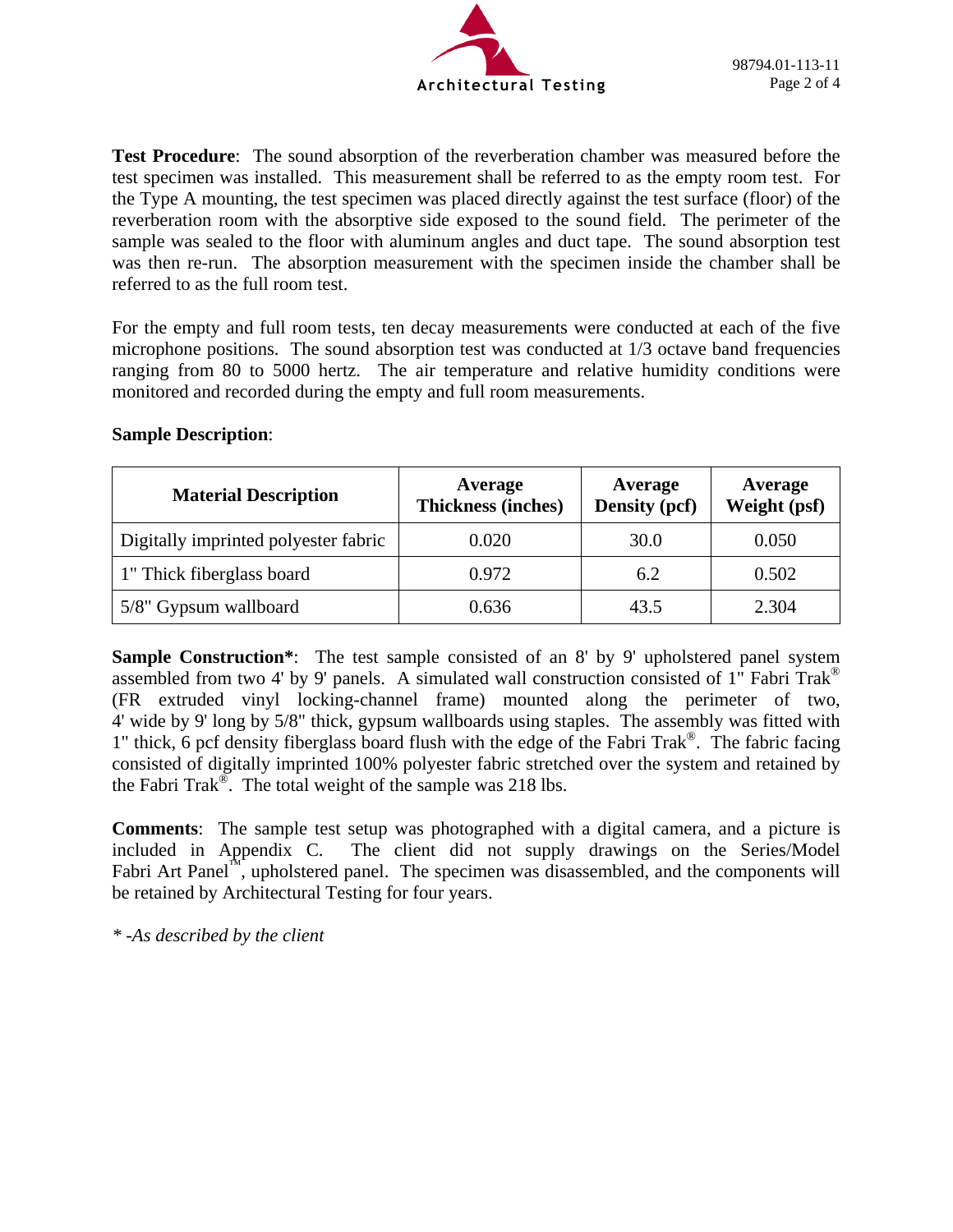

| <b>Summary of Test Results</b>                                                                                                         |                                                                                                   |            |      |      |      |      |            |            |
|----------------------------------------------------------------------------------------------------------------------------------------|---------------------------------------------------------------------------------------------------|------------|------|------|------|------|------------|------------|
| Sample ID Number &<br><b>Sample Description</b>                                                                                        | 1/3 Octave Sound Absorption at the Octave<br><b>Band Frequencies (Sabines per ft<sup>2</sup>)</b> |            |      |      |      |      | <b>NRC</b> | <b>SAA</b> |
|                                                                                                                                        | 125                                                                                               | <b>250</b> | 500  | 1000 | 2000 | 4000 |            |            |
| 98794.01 Series/Model<br>Fabri Art Panel <sup>TM</sup> ,<br>upholstered panel with a<br>digitally imprinted<br>polyester fabric facing | 0.08                                                                                              | 0.30       | 0.97 | 1.07 | 0.97 | 0.91 | 0.85       | 0.83       |

**Test Results**: A summary of the sound absorption tests is listed below:

The complete test results are listed in Appendix B. The acoustical chamber is qualified down to 80 hertz. Data provided below this frequency is for reference only.

Detailed drawings, data sheets, representative samples of test specimens, a copy of this report, or other pertinent project documentation will be retained by Architectural Testing for a period of four years from the original test date. At the end of this retention period, such materials shall be discarded without notice and the service life of this report will expire. Results obtained are tested values and were secured by using the designated test methods. This report does not constitute certification of this product nor an opinion or endorsement by this laboratory. It is the exclusive property of the client so named herein and relates only to the specimen tested. This report may not be reproduced, except in full, without the written approval of Architectural Testing.

For ARCHITECTURAL TESTING, INC:

al PRHs Digitally Signed by: Daniel P. P.

Daniel P. Platts Todd D. Kister

ond D Kisty Digitally Signed by: Todd D. Kister

Technician - Acoustical Testing Laboratory Supervisor - Acoustical Testing

DPP: jmcs

Attachments (pages): This report is complete only when all attachments listed are included.

Appendix-A: Equipment description (1) Appendix-B: Complete test results (2) Appendix-C: Photograph (1)



Architectural Testing, Inc. is accredited by the International Accreditation Service, Inc. (IAS) under the specific test methods listed under lab code TL-144, in accordance with the recognized International Standard ISO/IEC 17025:2005. The laboratory's accreditation or test report in no way constitutes or implies product certification, approval, or endorsement by IAS. This test report applies only to the specimen that was tested.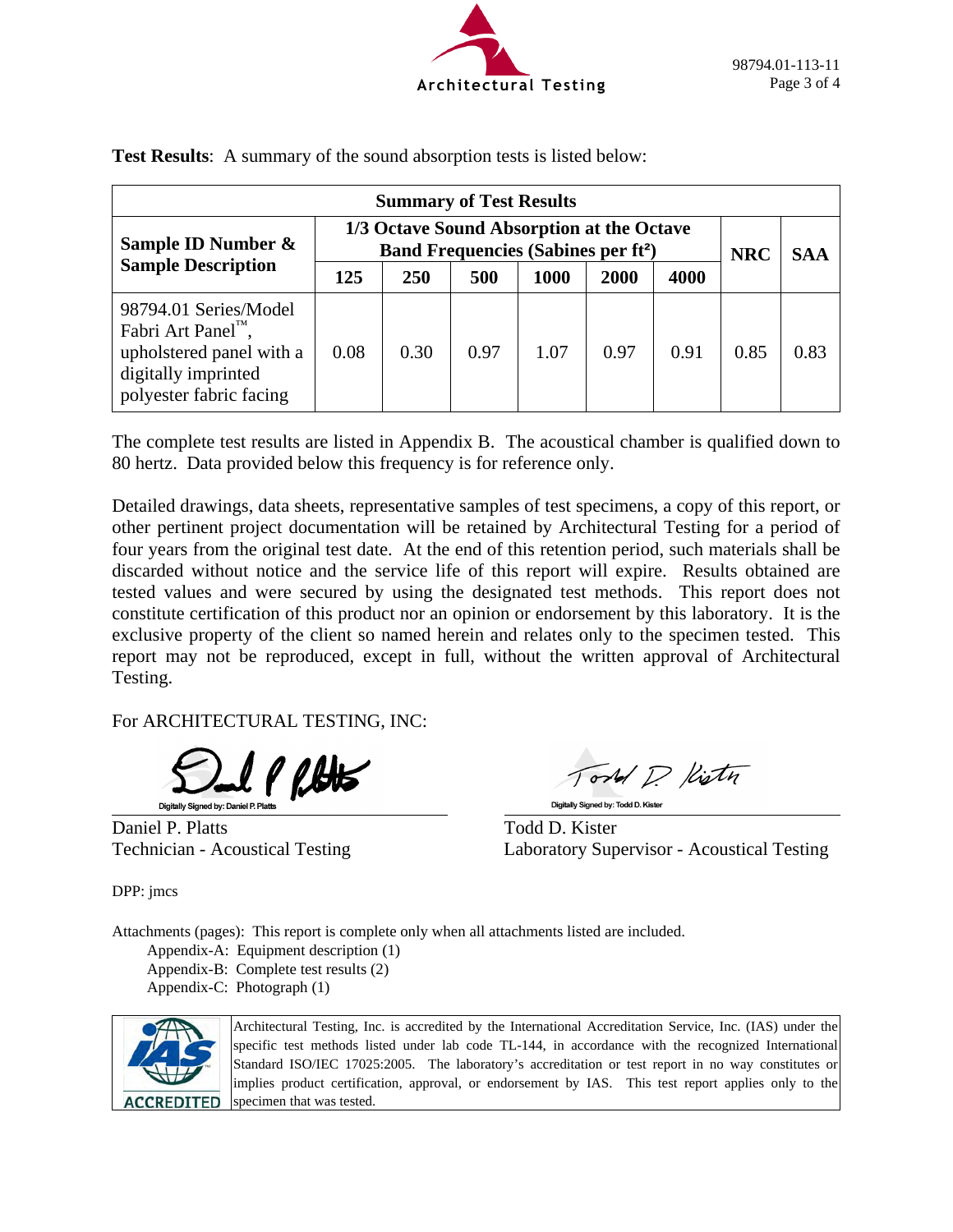

### **Revision Log**

| Rev. # Date |                | Page(s) | Revision(s)                  |
|-------------|----------------|---------|------------------------------|
|             | $03/19/10$ N/A |         | <b>Original Report Issue</b> |

This report produced from controlled document template ATI 00270, revised 12/14/09.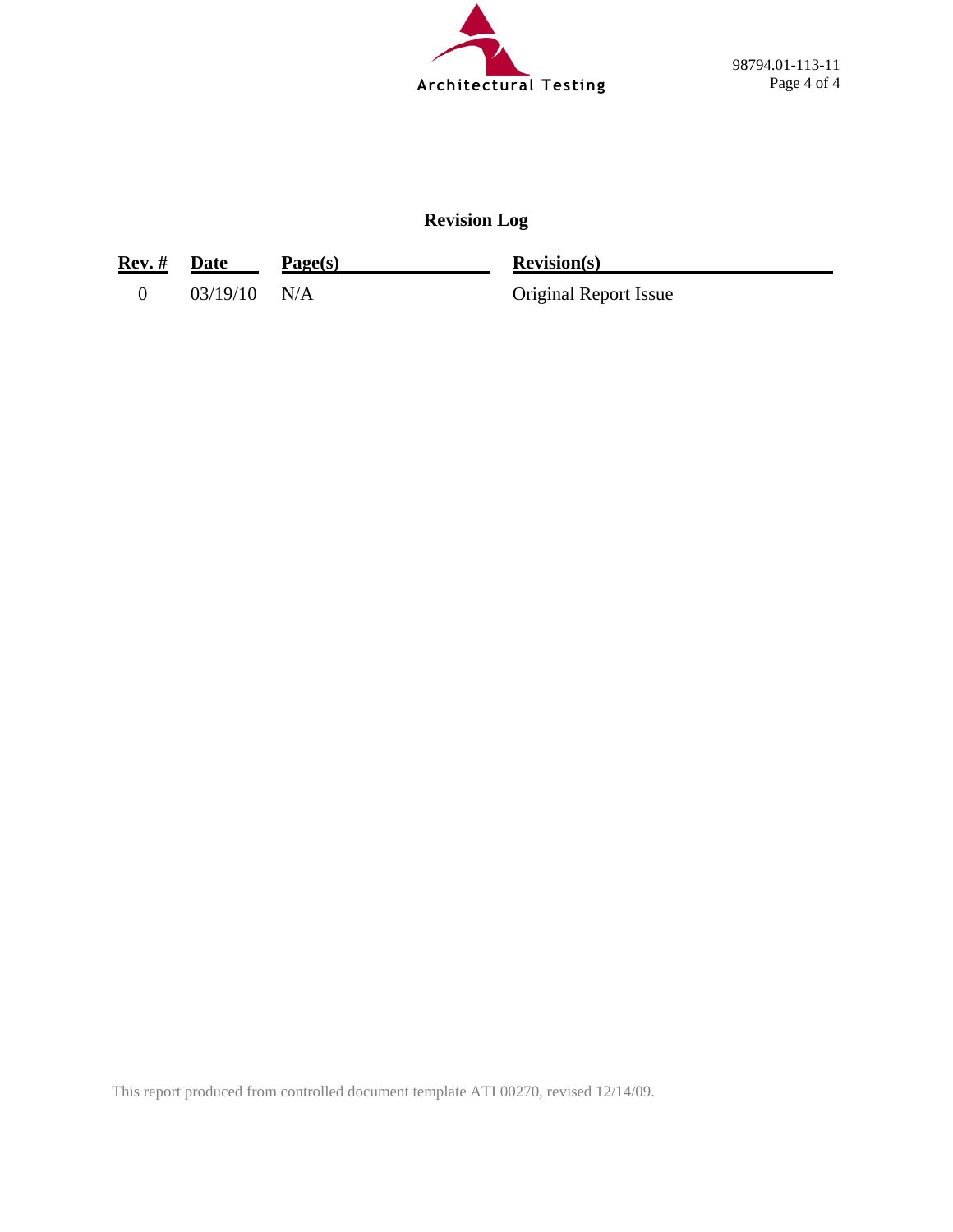

# **Appendix A**

| <b>Instrument</b>                         | Manufacturer                | Model             | <b>Description</b>                                           | <b>ATI</b><br><b>Number</b> | Last<br><b>Calibrated</b> |
|-------------------------------------------|-----------------------------|-------------------|--------------------------------------------------------------|-----------------------------|---------------------------|
| Analyzer                                  | <b>Agilent Technologies</b> | 35670A            | Dynamic signal analyzer                                      | 004112                      | 06/08/09*                 |
| Data Acquisition Unit                     | <b>Agilent Technologies</b> | 34970A            | Data Acquisition Unit                                        | 62211                       | 07/29/09                  |
| Receive Room<br>Microphone                | G.R.A.S.                    | 40AR              | $1/2$ ", Pressure type, condenser<br>microphone              | Y003246                     | 08/18/09                  |
| Receive Room Preamp                       | G.R.A.S.                    | 26AK              | 1/2" Preamplifier                                            | Y003249                     | 08/08/09                  |
| Microphone Calibrator                     | Bruel & Kjaer               | 4228              | Pistonphone calibrator                                       | Y002816                     | 02/18/10                  |
| Noise Source                              | <b>Delta Electronics</b>    | $SNG-1$           | Two, Uncorrelated "Pink" noise<br>signals                    | Y002181                     | N/A                       |
| Equalizer                                 | Rane                        | <b>RPE228</b>     | Programmable EO                                              | Y002180                     | N/A                       |
| <b>Power Amplifiers</b>                   | Renkus-Heinz                | P <sub>2000</sub> | Two, Amplifiers                                              | Y002179<br>Y001779          | N/A                       |
| Receive Room<br>Loudspeakers              | Renkus-Heinz                | Trap Jr/9"        | Two, Loudspeakers                                            | Y001784<br>Y001785          | N/A                       |
| Receiving Room<br>Environmental Indicator | Vaisala                     | HMW60Y            | Temperature / Humidity Indicator                             | Y002652                     | 08/31/09                  |
| <b>Weather Station</b>                    | Davis Instruments           | 6150C             | Laboratory Barometric Pressure,<br>Temperature, and Humidity | Y003257                     | 03/26/09                  |

*\*- Note: The calibration frequency for this equipment is every two years per the manufacturer's recommendation.*

#### **Test Chamber**:

|                | Volume            | <b>Description</b>                                                            |
|----------------|-------------------|-------------------------------------------------------------------------------|
| Receiving Room | $234 \text{ m}^3$ | Rotating vane and stationary diffusers<br>Temperature and humidity controlled |
|                |                   | Isolation pads under the floor                                                |

*N/A-Non Applicable*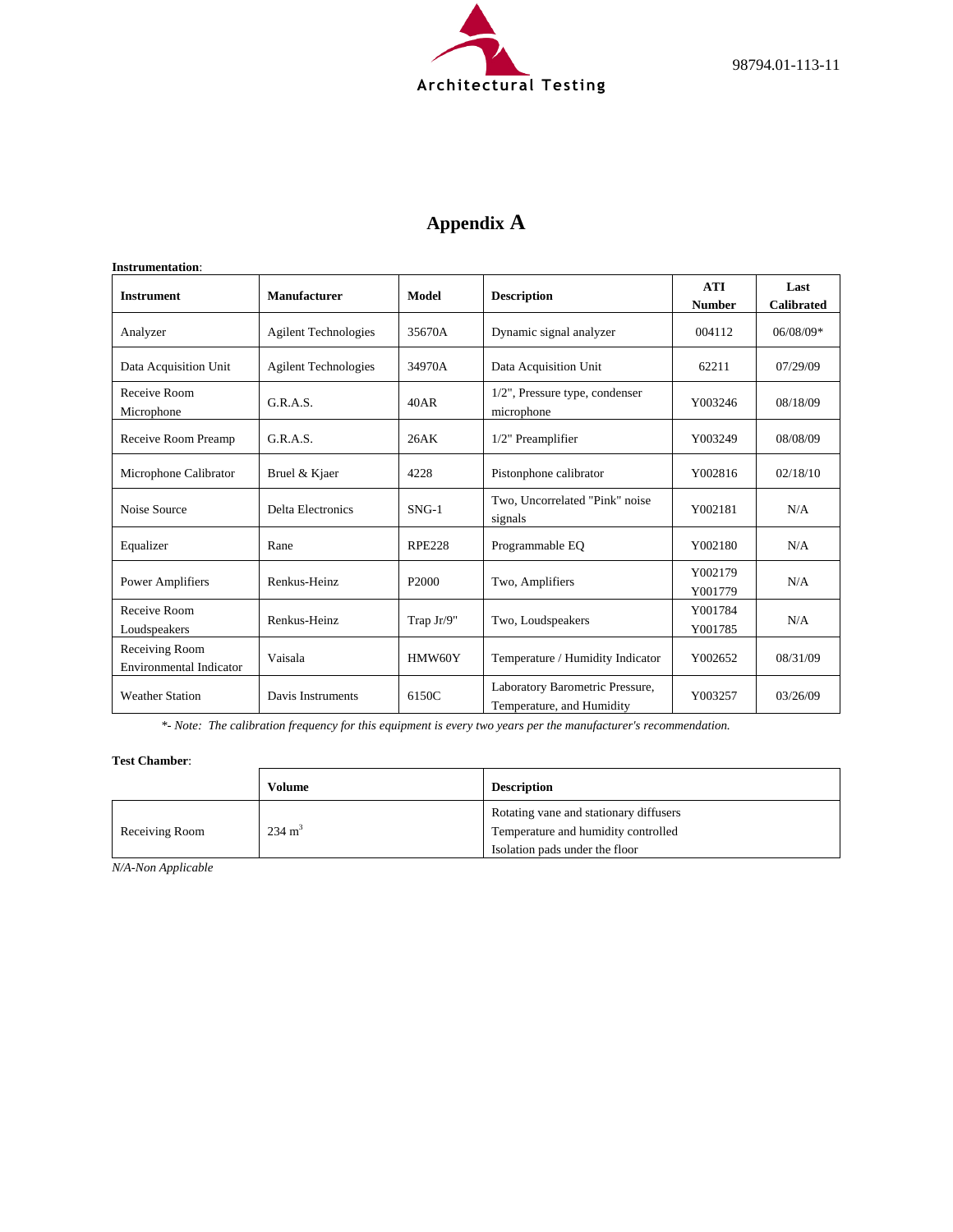

98794.01-113-11

# **Appendix B**

**Complete Test Results**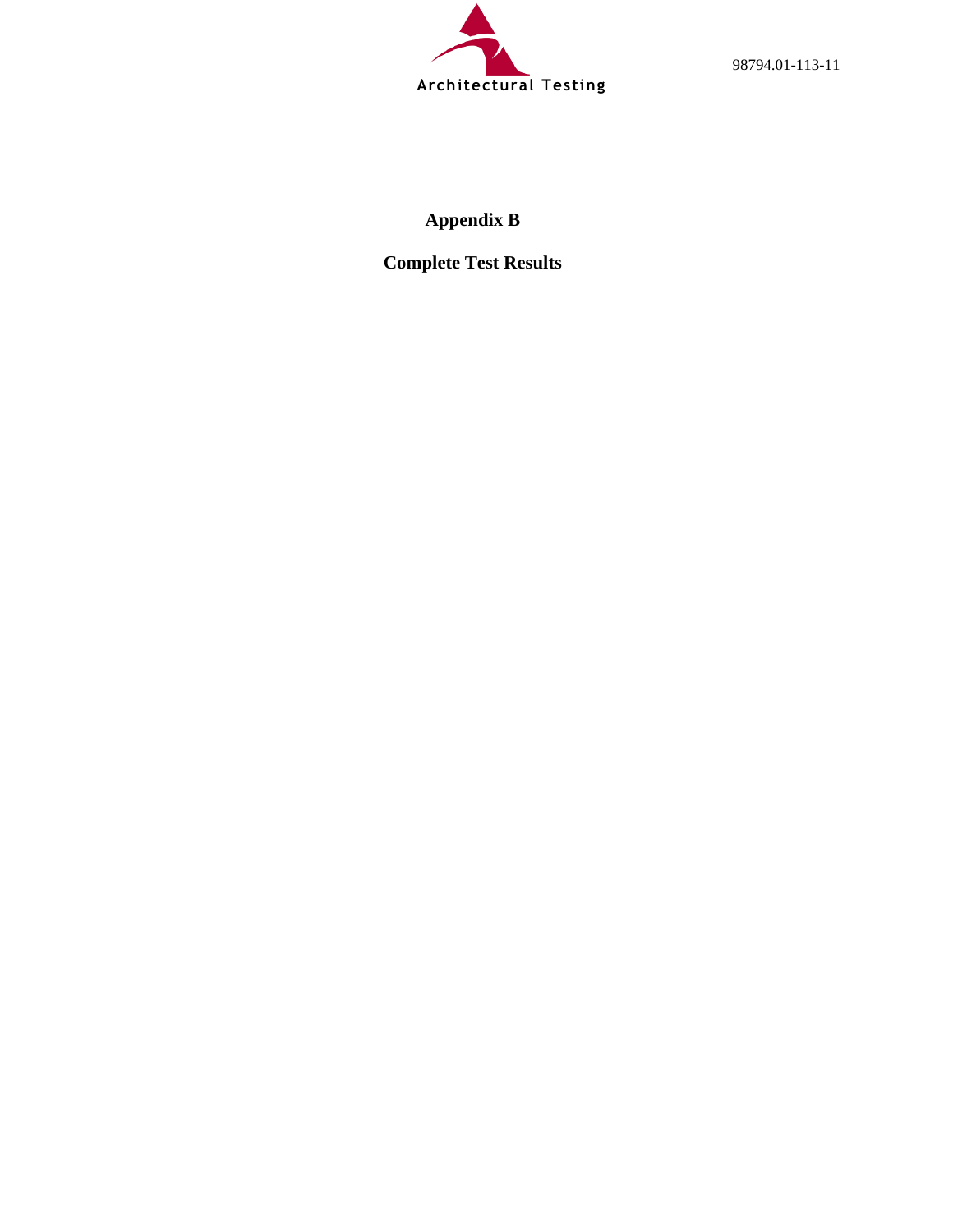

### **SOUND ABSORPTION ASTM C 423-09a**

#### **Architectural Testing**

| ATI No.                                                       |                   | 98794.01                                                                     |                   |               |                            |                    |
|---------------------------------------------------------------|-------------------|------------------------------------------------------------------------------|-------------------|---------------|----------------------------|--------------------|
| <b>Client</b>                                                 |                   | Fabri Trak Systems, Inc.                                                     |                   |               |                            |                    |
| <b>Specimen</b>                                               |                   | Series/Model: Fabri Art Panel™, upholstered panel with a digitally imprinted |                   |               |                            |                    |
| polyester fabric facing                                       |                   |                                                                              |                   |               |                            |                    |
| <b>Mounting</b> Type A<br><b>Specimen Area</b><br>72.00 Sq Ft |                   |                                                                              |                   |               |                            |                    |
| Operator                                                      | Daniel P Platts   |                                                                              |                   |               |                            |                    |
|                                                               | <b>Empty Room</b> |                                                                              | <b>Full Room</b>  |               | <b>Barometric Pressure</b> |                    |
| <b>Date</b>                                                   | 3/4/10            |                                                                              | 3/4/10            |               | 1008 mb                    |                    |
|                                                               |                   |                                                                              |                   |               |                            |                    |
| <b>Temp F</b>                                                 | 74.4              |                                                                              | 74.4              |               |                            |                    |
| RH <sub>%</sub>                                               | 41.6              |                                                                              | 41.2              |               |                            |                    |
|                                                               | <b>Empty Room</b> |                                                                              | <b>Full Room</b>  |               | <b>Absorption</b>          |                    |
| <b>Freq</b>                                                   | <b>Absorption</b> | <b>Uncert</b>                                                                | <b>Absorption</b> | <b>Uncert</b> | <b>Coefficient</b>         | <b>Uncertainty</b> |
| (Hz)                                                          | (Sabines)         |                                                                              | (Sabines)         |               | (Sabines/Sq.Ft.)           |                    |
| $\overline{50}$                                               | 41.16             | 0.476                                                                        | 45.85             | 0.713         | 0.07                       | 0.012              |
| 63                                                            | 42.01             | 0.152                                                                        | 49.38             | 0.771         | 0.10                       | 0.011              |
| 80                                                            | 49.73             | 0.048                                                                        | 52.82             | 0.127         | 0.04                       | 0.002              |
| 100                                                           | 47.82             | 0.862                                                                        | 52.17             | 0.038         | 0.06                       | 0.012              |
| 125                                                           | 44.84             | 0.027                                                                        | 50.63             | 0.206         | 0.08                       | 0.003              |
| 160                                                           | 43.31             | 0.116                                                                        | 51.80             | 0.191         | 0.12                       | 0.003              |
| 200                                                           | 45.22             | 0.246                                                                        | 62.26             | 0.394         | 0.24                       | 0.006              |
| 250                                                           | 48.88             | 0.279                                                                        | 70.68             | 0.147         | 0.30                       | 0.004              |
| 315                                                           | 50.28             | 0.382                                                                        | 90.80             | 0.919         | 0.56                       | 0.014              |
| 400                                                           | 48.28             | 0.013                                                                        | 102.34            | 0.187         | 0.75                       | 0.003              |
| 500                                                           | 51.35             | 0.048                                                                        | 121.51            | 0.409         | 0.97                       | 0.006              |
| 630                                                           | 46.89             | 0.116                                                                        | 126.33            | 0.373         | 1.10                       | 0.005              |
| 800                                                           | 49.80             | 0.023                                                                        | 122.73            | 0.211         | 1.01                       | 0.003              |
| 1000                                                          | 49.88             | 0.072                                                                        | 127.03            | 0.083         | 1.07                       | 0.002              |
| 1250                                                          | 54.83             | 0.108                                                                        | 127.52            | 0.220         | 1.01                       | 0.003              |
| 1600                                                          | 53.63             | 0.060                                                                        | 125.74            | 0.251         | 1.00                       | 0.004              |
| 2000                                                          | 53.61             | 0.098                                                                        | 123.13            | 0.010         | 0.97                       | 0.001              |
| 2500                                                          | 58.11             | 0.034                                                                        | 124.94            | 0.471         | 0.93                       | 0.007              |
| 3150                                                          | 62.89             | 0.238                                                                        | 127.36            | 0.008         | 0.90                       | 0.003              |
| 4000                                                          | 61.27             | 0.006                                                                        | 127.05            | 0.136         | 0.91                       | 0.002              |
| 5000                                                          | 69.47             | 0.002                                                                        | 131.30            | 0.167         | 0.86                       | 0.002              |
| 6300                                                          | 67.59             | 0.117                                                                        | 133.21            | 0.438         | 0.91                       | 0.006              |
| 8000                                                          | 61.61             | 0.156                                                                        | 128.49            | 0.069         | 0.93                       | 0.002              |
| <b>NRC Rating <math>=</math></b><br><b>SAA Rating =</b>       |                   | 0.85<br>0.83                                                                 |                   |               |                            |                    |

#### *Note: The acoustical chambers are qualified for measurements down to 80 hertz. Data reported below 80 hertz is for reference only.*

|                   | Architectural Testing, Inc. is accredited by the International Accreditation Service, Inc. (IAS) under<br>the specific test methods listed under lab code TL-144, in accordance with the recognized           |
|-------------------|---------------------------------------------------------------------------------------------------------------------------------------------------------------------------------------------------------------|
|                   | International Standard ISO/IEC 17025:2005. The laboratory's accreditation or test report in no way<br>constitutes or implies product certification, approval, or endorsement by IAS. This test report applies |
| <b>ACCREDITED</b> | only to the specimen that was tested.                                                                                                                                                                         |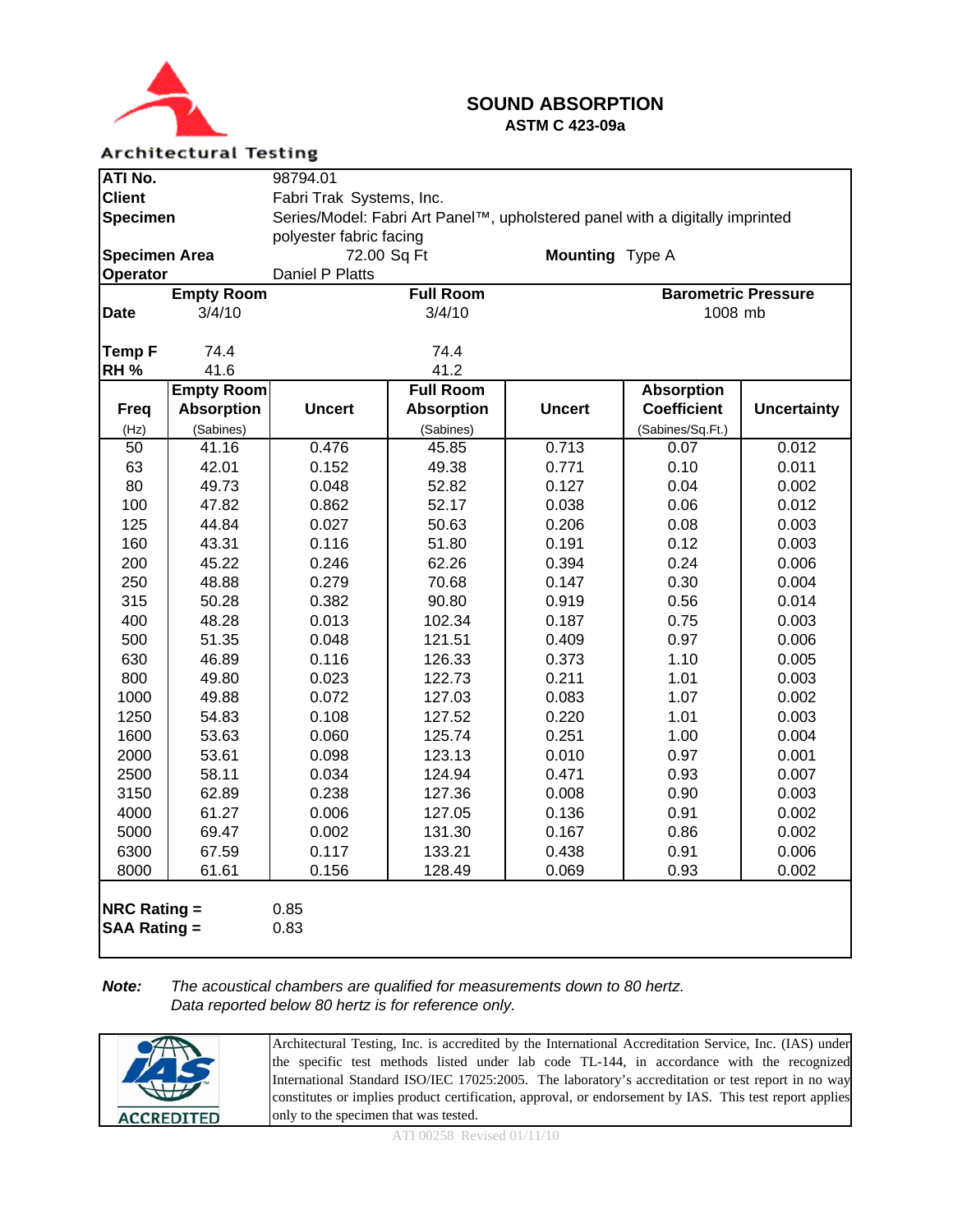

**Architectural Testing** 



ATI 00258 Revised 01/11/10